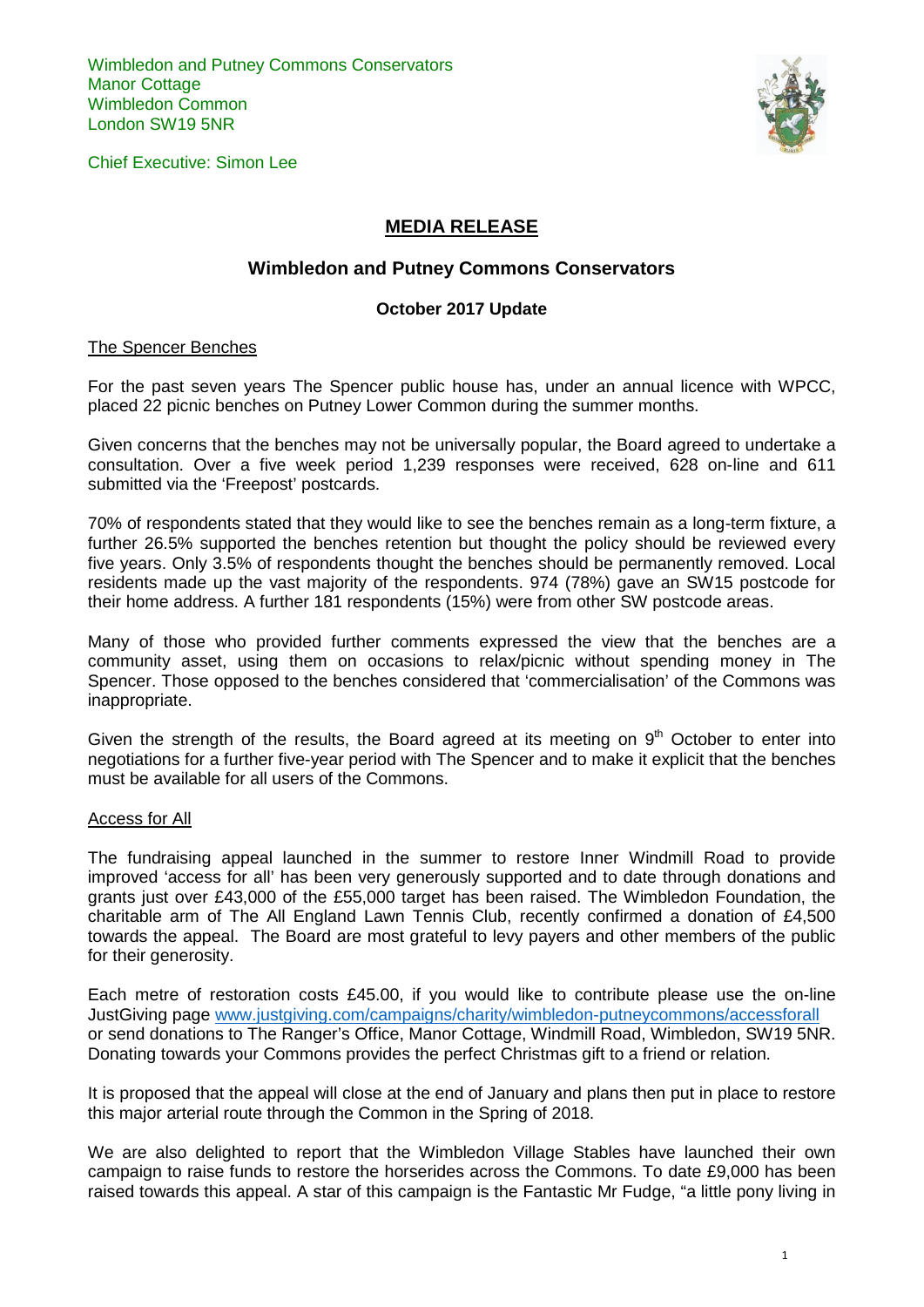a big city!" who as mascot of the Wimbledon Village Stables is helping to raise funds for the restoration of the Commons horserides.

### London in Bloom

We are delighted to announce that Wimbledon Common and Putney Lower Common both won Gold awards in the "Common of the Year" category of this year's London in Bloom competition. Celebrating its 50th anniversary, the London in Bloom campaign is about celebrating and recognising the passion Londoners have for greening our Capital city.

Judged under a broad range of criteria including community involvement, conservation, maintenance of facilities and ensuring the welfare of users, both Commons scored extremely well in all categories and as a result both Wimbledon Common and Putney Lower Common were presented with gold awards which are given to entries that have been recognised by judges as having reached an 'outstanding' standard.

#### Her Majesty's Revenue and Customs

In late June 2017, HMRC wrote to advise that they were undertaking an inspection to confirm working practices regarding WPCC's VAT and Employer returns and records and to check the systems that WPCC has in place to accurately record all VAT and PAYE responsibilities.

The inspection took place on the  $1<sup>st</sup>$  August 2017. WPCC has since received confirmation that HMRC are satisfied and indeed stated: "*I have to say it was nice to see records being kept in such good order*." They have now closed their case.

### Wimbledon Airfield

The Airfields of Britain Conservation Trust wish to commemorate all airfields that have been critical in the defence of the nation. By 2030 they hope to have installed 400 memorials. Many airfields are now disused and research by the charity revealed that Wimbledon Common had its own airfield located on The Plain from 1915 to 1918.

Wimbledon Common Airfield was a 3 class landing ground which came under 49 Wing during the Great War and was also used by No.141 Squadron. The airfield was dismantled soon after The Armistice.

The Trust have provided a granite plaque to commemorate the Commons' airfield which has been installed on the outside of the Ranger's Office, facing The Plain and adjacent to the Information Centre, where there is more information available about the military associations with the Commons. A small ceremony will be organised to formally commemorate the site of the airfield.

#### Triennial Election 2018

The date for the next triennial election of five elected Conservators has been set for the  $28<sup>th</sup>$ February 2018. The Board have appointed Mr Mike Rappolt, Appointed Conservator for the Ministry of Defence, as the Returning Officer. The election will be organised through the Electoral Reform Society.

Anyone living in the levy-paying area and registered on the most recent Electoral Register is eligible to vote in the election. Fewer than 20% of the circa 64,000 eligible electors did so in 2015. This was a very disappointing turnout and the Returning Officer is determined, with your help, that it should be improved in 2018. This is your opportunity to have your say in who is elected to oversee the management of your Commons for the next three years.

Anyone who might be interested in standing as a Conservator (more commonly now referred to as a Trustee) of the charity is asked to contact the Ranger's Office on Tel: 020 8788 7655 E-mail [rangersoffice@wpcc.org.uk.](mailto:rangersoffice@wpcc.org.uk) More information is available on [www.wpcc.org.uk](http://www.wpcc.org.uk/)